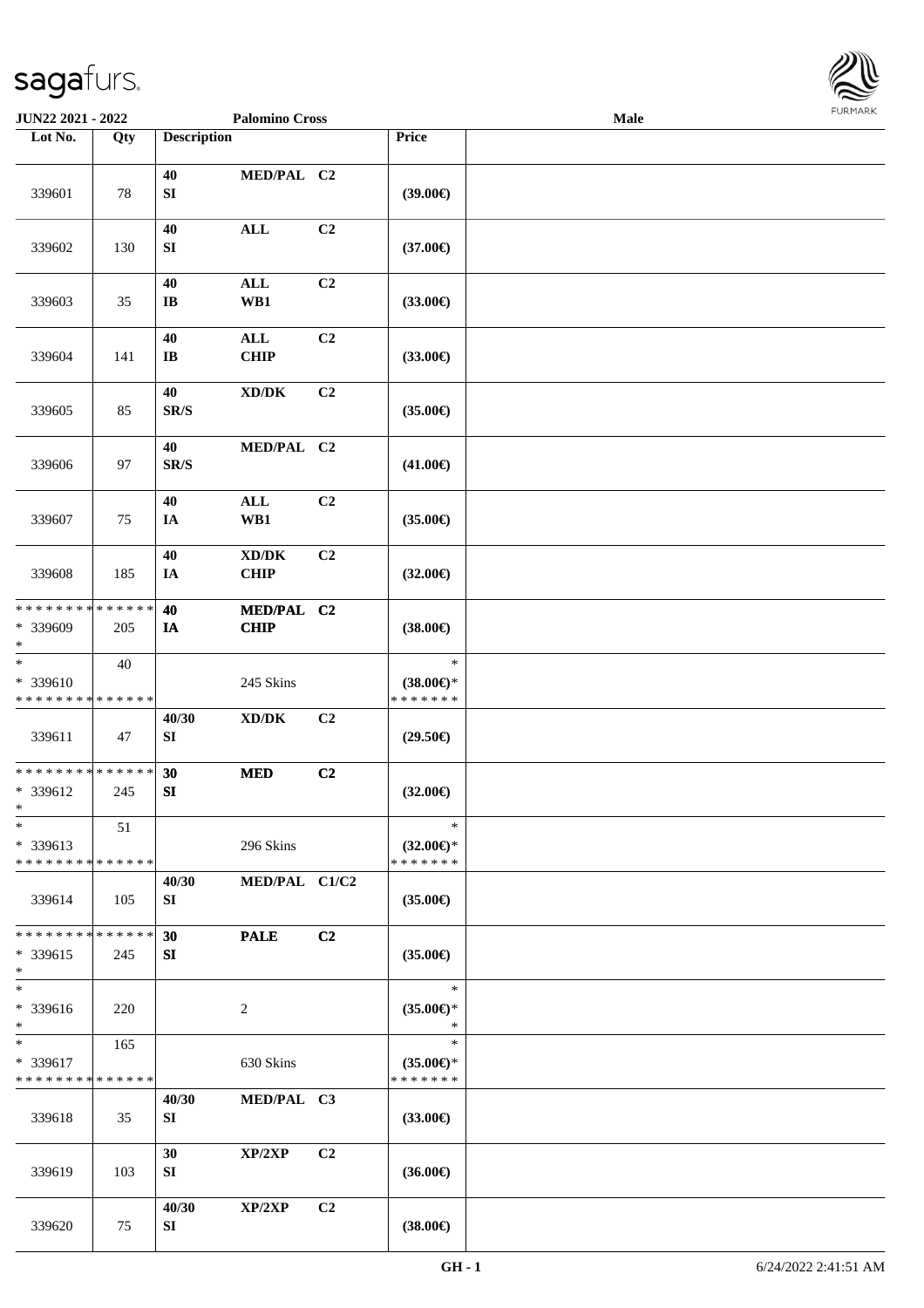

| JUN22 2021 - 2022                                                     |     |                                 | <b>Palomino Cross</b>                              |                |                                    | Male |  |
|-----------------------------------------------------------------------|-----|---------------------------------|----------------------------------------------------|----------------|------------------------------------|------|--|
| Lot No.                                                               | Qty | <b>Description</b>              |                                                    |                | Price                              |      |  |
| 339621                                                                | 75  | 30<br>$\bf{IB}$                 | XD/DK<br>WB1                                       | C <sub>2</sub> | 24.00€                             |      |  |
| 339622                                                                | 106 | 30<br>$\mathbf{I}\mathbf{B}$    | MED/PAL C2<br>WB1                                  |                | $(28.00\epsilon)$                  |      |  |
| 339623                                                                | 127 | 40/30<br>$\mathbf{I}\mathbf{B}$ | $\mathbf{ALL}$<br>WB1                              | C2             | $(29.50\epsilon)$                  |      |  |
| 339624                                                                | 155 | 30<br>$\mathbf{I}\mathbf{B}$    | $\bold{X}\bold{D}/\bold{D}\bold{K}$<br><b>CHIP</b> | C2             | $(22.50\epsilon)$                  |      |  |
| 339625                                                                | 142 | 30<br>$\mathbf{I}\mathbf{B}$    | MED/PAL C2<br><b>CHIP</b>                          |                | $(28.00\epsilon)$                  |      |  |
| 339626                                                                | 20  | 40/30<br>$\bf IB$               | ALL<br><b>CHIP</b>                                 | C2             | $(29.50\epsilon)$                  |      |  |
| 339627                                                                | 71  | 40/30<br>$\mathbf{I}$           | $\mathbf{ALL}$                                     | C2             | $(27.00\epsilon)$                  |      |  |
| 339628                                                                | 82  | 30<br>SR/S                      | $\bold{X}\bold{D}/\bold{D}\bold{K}$                | C2             | 28.00€                             |      |  |
| * * * * * * * * * * * * * *<br>* 339629<br>$\ast$                     | 225 | 30<br>SR/S                      | $\bf MED$                                          | C2             | 34.00€                             |      |  |
| $\overline{\phantom{a}^*}$<br>* 339630<br>* * * * * * * * * * * * * * | 97  |                                 | 322 Skins                                          |                | $\ast$<br>34.00€*<br>* * * * * * * |      |  |
| **************<br>* 339631<br>$\ast$                                  | 225 | 30<br>SR/S                      | <b>PALE</b>                                        | C2             | 38.00€                             |      |  |
| $\ast$<br>* 339632<br>* * * * * * * * * * * * * * *                   | 120 |                                 | 345 Skins                                          |                | $\ast$<br>38.00€*<br>*******       |      |  |
| 339633                                                                | 76  | 30<br>SR/S                      | XP/2XP                                             | C <sub>2</sub> | $(38.00\in)$                       |      |  |
| 339634                                                                | 71  | 30<br>IA                        | XD/DK<br>WB1                                       | C <sub>2</sub> | 25.00€                             |      |  |
| 339635                                                                | 100 | 30<br>IA                        | MED/PAL C2<br>WB1                                  |                | 26.50€                             |      |  |
| 339636                                                                | 135 | 30<br>IA                        | XD/DK<br><b>CHIP</b>                               | C <sub>2</sub> | 26.00€                             |      |  |
| * * * * * * * * * * * * * * *<br>* 339637<br>$\ast$                   | 225 | 30<br><b>IA</b>                 | MED/PAL C2<br><b>CHIP</b>                          |                | 29.50€                             |      |  |
| $\ast$<br>* 339638<br>$\ast$                                          | 200 |                                 | $\overline{c}$                                     |                | $\ast$<br>28.50€*<br>$\ast$        |      |  |
| $\ast$<br>* 339639<br>* * * * * * * * * * * * * *                     | 67  |                                 | 492 Skins                                          |                | $\ast$<br>28.50€*<br>* * * * * * * |      |  |
| 339640                                                                | 100 | 40/30<br><b>SROY</b>            | XP/2XP                                             | C1/C2          | $(44.00\epsilon)$                  |      |  |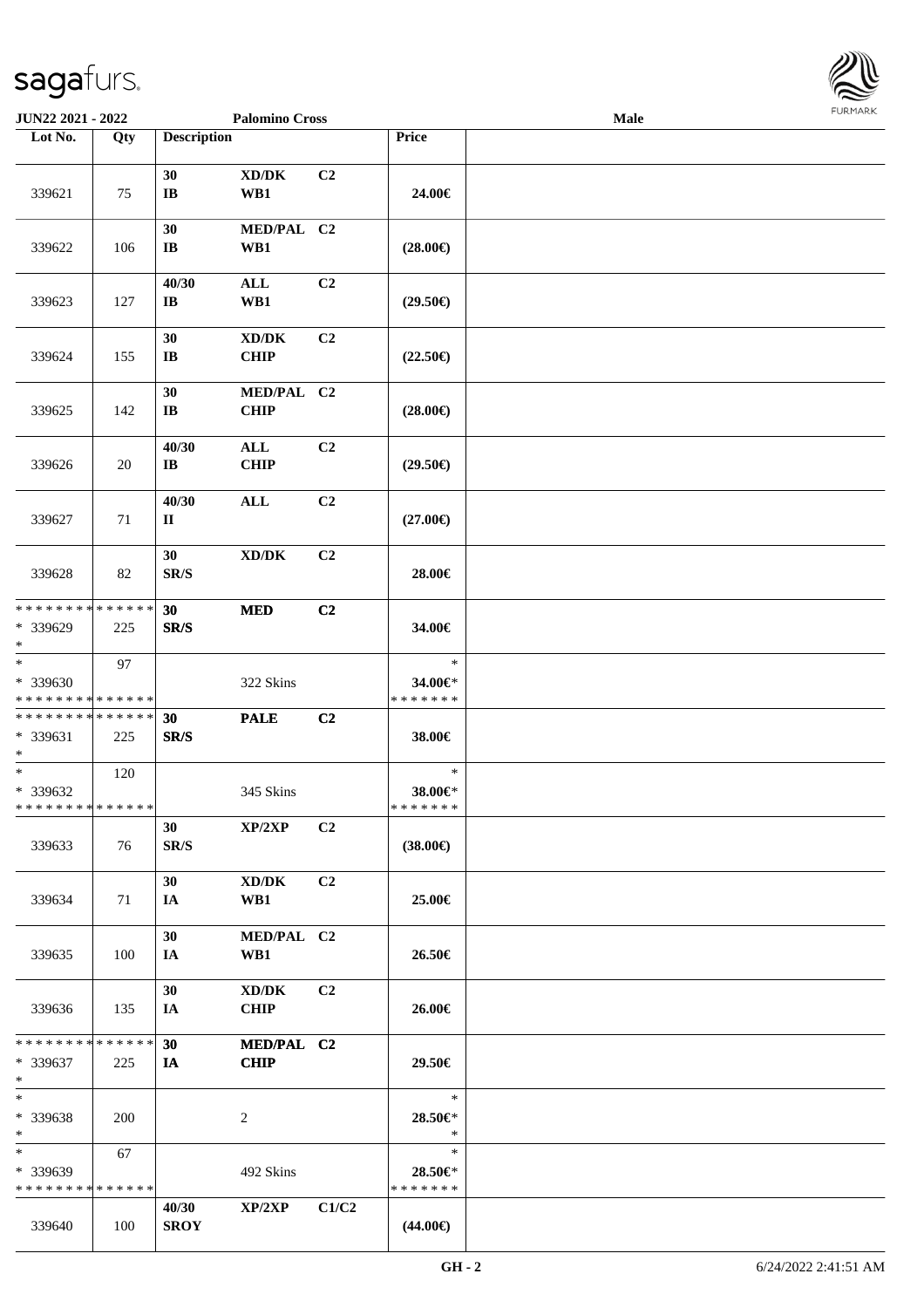\*



| JUN22 2021 - 2022                                                     |                   |                                  | <b>Palomino Cross</b>                              |                |                                                | <b>Male</b> |  |
|-----------------------------------------------------------------------|-------------------|----------------------------------|----------------------------------------------------|----------------|------------------------------------------------|-------------|--|
| Lot No.                                                               | $\overline{Q}$ ty | <b>Description</b>               |                                                    |                | Price                                          |             |  |
| 339641                                                                | 41                | 40/30<br><b>SROY</b>             | XP/2XP                                             | C3             | $(41.00\epsilon)$                              |             |  |
| 339642                                                                | 154               | 20<br>${\bf S}{\bf I}$           | XD/DK                                              | C <sub>2</sub> | $(20.50\epsilon)$                              |             |  |
| * * * * * * * * * * * * * *<br>* 339643<br>$\ast$                     | 285               | 20<br>${\bf S}{\bf I}$           | <b>PALE</b>                                        | C2             | $(28.50\epsilon)$                              |             |  |
| $\overline{\phantom{a}^*}$<br>* 339644<br>$\ast$                      | 280               |                                  | $\sqrt{2}$                                         |                | $\ast$<br>$(28.50\epsilon)$ *<br>$\ast$        |             |  |
| $\overline{\phantom{a}^*}$<br>* 339645<br>* * * * * * * * * * * * * * | 61                |                                  | 626 Skins                                          |                | $\ast$<br>$(28.50\epsilon)$ *<br>* * * * * * * |             |  |
| 339646                                                                | 194               | $20\,$<br>SI                     | XP/2XP                                             | C2             | (30.00)                                        |             |  |
| 339647                                                                | 174               | $20\,$<br>$\bf I\bf B$           | $\bold{X}\bold{D}/\bold{D}\bold{K}$<br>WB1         | C2             | 16.50€                                         |             |  |
| 339648                                                                | 209               | 20<br>$\mathbf{I}\mathbf{B}$     | MED/PAL C2<br>WB1                                  |                | $(22.00\epsilon)$                              |             |  |
| 339649                                                                | 22                | $20\,$<br>$\mathbf{I}\mathbf{B}$ | $\bold{X}\bold{D}/\bold{D}\bold{K}$<br><b>CHIP</b> | C2             | 18.00€                                         |             |  |
| 339650                                                                | 253               | $20\,$<br>$\mathbf{I}\mathbf{B}$ | $\bf MED$<br>CHIP                                  | C2             | $20.00 \in$                                    |             |  |
| 339651                                                                | 137               | $20\,$<br>$\mathbf{I}\mathbf{B}$ | PAL/XP<br><b>CHIP</b>                              | C2             | $(22.50\epsilon)$                              |             |  |
| 339652                                                                | 27                | 20<br>$\mathbf{SR}/\mathbf{S}$   | $\bold{X}\bold{D}/\bold{D}\bold{K}$                | C2             | 23.00€                                         |             |  |
| 339653                                                                | 183               | 20<br>SR/S                       | <b>MED</b>                                         | C2             | $(28.00\epsilon)$                              |             |  |
| * * * * * * * * * * * * * *<br>$*339654$<br>$\ast$                    | 265               | 20<br>SR/S                       | <b>PALE</b>                                        | C2             | $(31.00\epsilon)$                              |             |  |
| $\ast$<br>* 339655<br>* * * * * * * * * * * * * *                     | 154               |                                  | 419 Skins                                          |                | $\ast$<br>$(31.00\epsilon)$ *<br>* * * * * * * |             |  |
| 339656                                                                | 65                | 20<br>SR/S                       | XP/2XP                                             | C2             | $(32.00\epsilon)$                              |             |  |
| 339657                                                                | 85                | 20<br>IA                         | XD/DK<br>WB1                                       | C2             | 22.00€                                         |             |  |
| 339658                                                                | 144               | 20<br>IA                         | MED/PAL C2<br>WB1                                  |                | 23.00€                                         |             |  |
| 339659                                                                | 77                | 20<br>IA                         | XD/DK<br><b>CHIP</b>                               | C2             | 22.00€                                         |             |  |
| * * * * * * * * * * * * * *<br>* 339660                               | 285               | <b>20</b><br>IA                  | <b>MED</b><br><b>CHIP</b>                          | C2             | 24.00€                                         |             |  |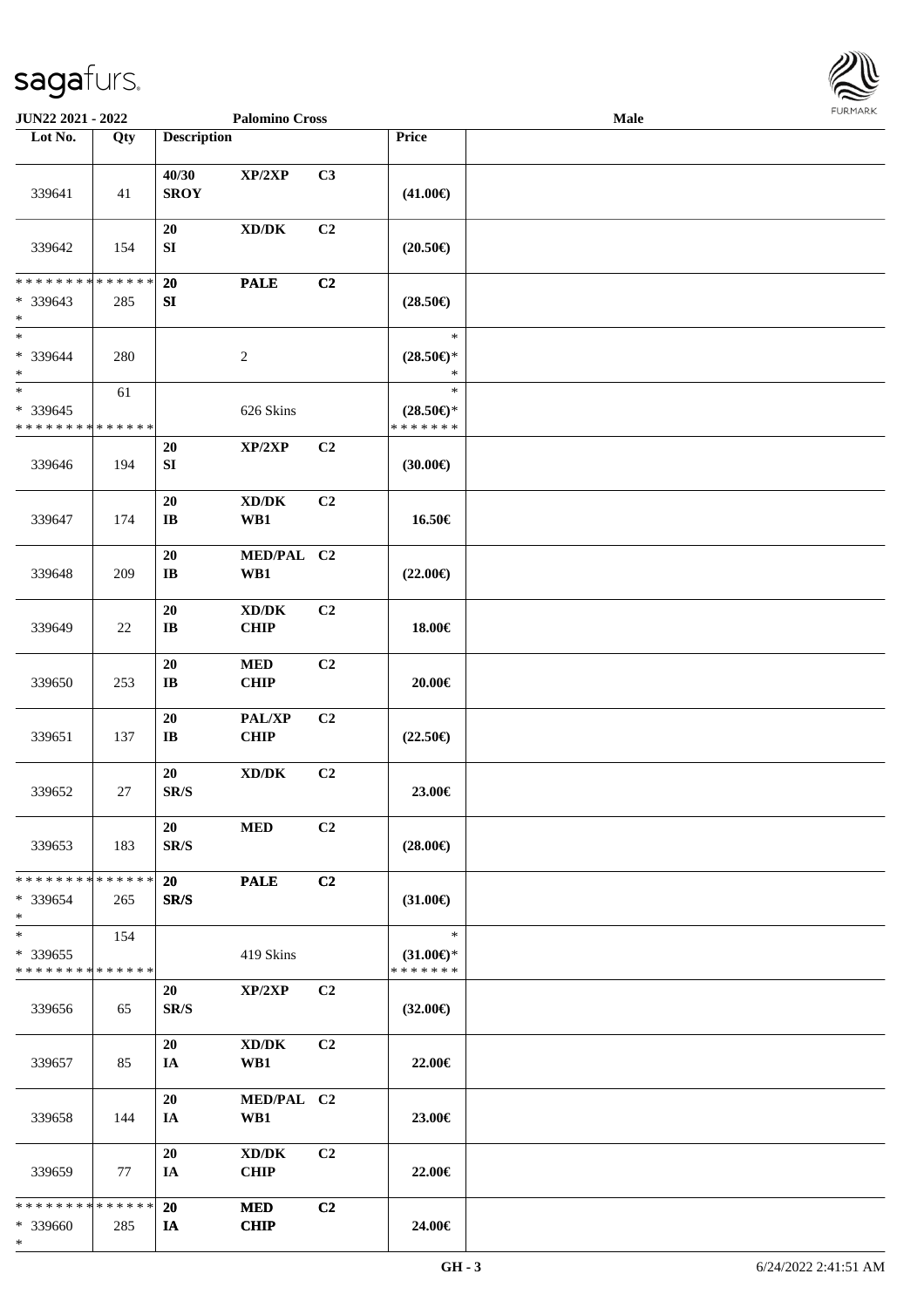| Lot No.                     | Qty    | <b>Description</b>                                                        |                                           |                | <b>Price</b>      |  |
|-----------------------------|--------|---------------------------------------------------------------------------|-------------------------------------------|----------------|-------------------|--|
| $\ast$<br>* 339661          | 115    | 20<br>IA                                                                  | $\bf MED$<br>CHIP                         | C <sub>2</sub> | $\ast$<br>24.00€* |  |
| * * * * * * * * * * * * * * |        |                                                                           |                                           |                | * * * * * * *     |  |
| 339662                      | 277    | 20<br>IA                                                                  | PAL/XP<br>CHIP                            | C2             | 24.00€            |  |
| 339663                      | 90     | 20/0<br>SI                                                                | $\bold{X}\bold{D}/\bold{D}\bold{K}$       | C <sub>2</sub> | $(17.00\in)$      |  |
| 339664                      | 213    | 20/0<br>${\bf S}{\bf I}$                                                  | MED/PAL C1/C2                             |                | $(24.00\epsilon)$ |  |
| 339665                      | 173    | $\bf{0}$<br>${\bf S}{\bf I}$                                              | MED/PAL C2                                |                | $(20.50\epsilon)$ |  |
| 339666                      | 81     | 20/0<br>SI                                                                | MED/PAL C3                                |                | $(18.00\in)$      |  |
| 339667                      | 186    | $\bf{0}$<br>SI                                                            | PAL/XP                                    | C2             | $(24.00\epsilon)$ |  |
| 339668                      | 82     | 20/0<br>SI                                                                | XP/2XP                                    | C1/C2          | $(25.50\epsilon)$ |  |
| 339669                      | 27     | 20/0<br>SI                                                                | XP/2XP                                    | C3             | $(23.50\epsilon)$ |  |
| 339670                      | 69     | $\mathbf 0$<br>$\bf I\bf B$                                               | $\mathbf{ALL}$<br>$\mathbf{W}\mathbf{B1}$ | C <sub>2</sub> | $(16.00\epsilon)$ |  |
| 339671                      | 133    | $20/0$<br>$\bf IB$                                                        | $\mathbf{ALL}$<br>WB1                     | C2             | $(17.50\in)$      |  |
| 339672                      | 84     | 20/0<br>$\mathbf{I}\mathbf{B}$                                            | $\mathbf{ALL}$<br>FIG1                    | C2             | $(17.00\epsilon)$ |  |
| 339673                      | 185    | $\bf{0}$<br>$\bf{IB}$                                                     | $\mathbf{ALL}$<br><b>CHIP</b>             | C2             | 15.00€            |  |
| 339674                      | 45     | $20/0$<br>$\bf IB$                                                        | $\mathbf{ALL}$<br>CHIP                    | C <sub>2</sub> | $(17.50\epsilon)$ |  |
| 339675                      | 91     | $20/0$<br>$\mathbf{I}\mathbf{B}$                                          | $\mathbf{ALL}$<br><b>CHIP</b>             | C <sub>2</sub> | $(17.50\in)$      |  |
| 339676                      | 106    | 20/0<br>$\rm II$                                                          | $\mathbf{ALL}$                            | C2             | $(18.00\in)$      |  |
| 339677                      | 98     | $\mathbf{0}$<br>$\ensuremath{\textup{SR}}\xspace/\ensuremath{\textup{S}}$ | $\boldsymbol{\text{XD}/\text{DK}}$        | C <sub>2</sub> | 18.00€            |  |
| 339678                      | 118    | $\mathbf{0}$<br>SR/S                                                      | MED/PAL C2                                |                | $(23.50\epsilon)$ |  |
| 339679                      | $20\,$ | $\mathbf{0}$<br>$I\!\!A$                                                  | $\mathbf{ALL}$<br>WB1                     | C2             | 17.00€            |  |
| 339680                      | 258    | $\pmb{0}$<br>$I\!\!A$                                                     | $\mathbf{ALL}$<br>CHIP                    | C2             | 18.50€            |  |

**JUN22 2021 - 2022 Palomino Cross Male**

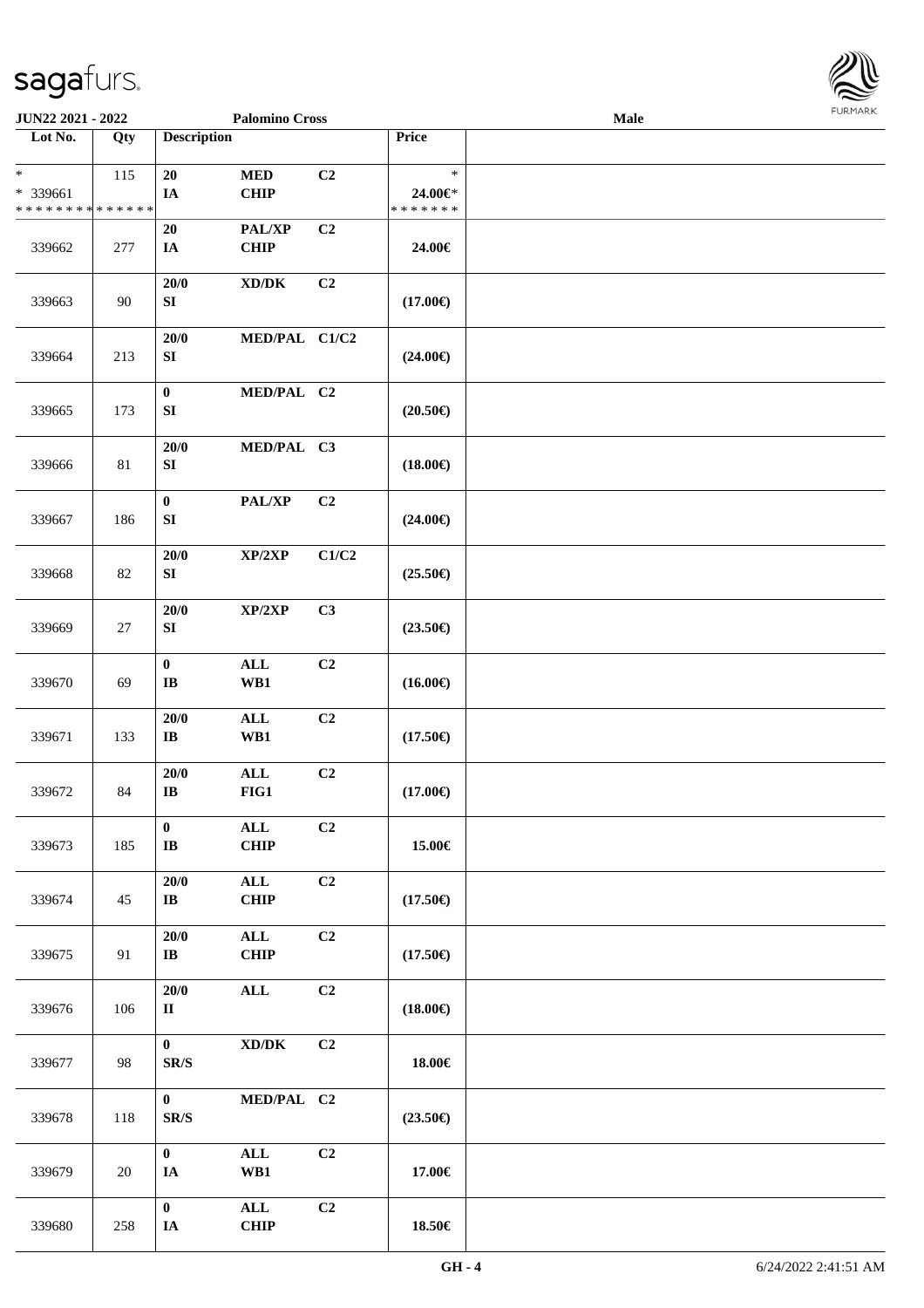

| JUN22 2021 - 2022 |        | <b>Palomino Cross</b>                                                                                  |                                             |       |                   | Male | FURMARK |  |  |
|-------------------|--------|--------------------------------------------------------------------------------------------------------|---------------------------------------------|-------|-------------------|------|---------|--|--|
| Lot No.           | Qty    | <b>Description</b>                                                                                     |                                             |       | Price             |      |         |  |  |
| 339681            | 86     | 20/0<br><b>SROY</b>                                                                                    | $\boldsymbol{\text{XD} / \text{DK}}$        | C1/C2 | $(21.00\epsilon)$ |      |         |  |  |
| 339682            | 87     | 20/0<br><b>SROY</b>                                                                                    | MED/PAL C3                                  |       | $(26.50\epsilon)$ |      |         |  |  |
| 339683            | 73     | 20/0<br><b>SROY</b>                                                                                    | XP/2XP                                      | C1/C2 | $(32.00\epsilon)$ |      |         |  |  |
| 339684            | 341    | $\mathbf{1}$<br>$\ensuremath{\mathrm{S}}\xspace/\ensuremath{\mathrm{S}}\xspace\ensuremath{\mathrm{I}}$ | $\mathbf{X}\mathbf{D}/\mathbf{D}\mathbf{K}$ | C2    | $(13.50\epsilon)$ |      |         |  |  |
| 339685            | 97     | $\mathbf{1}$<br>${\bf S}{\bf I}$                                                                       | <b>ALL</b>                                  | C2    | $10.50\in$        |      |         |  |  |
| 339686            | 22     | $\mathbf{1}$<br>$\bf IB$                                                                               | $\mathbf{ALL}$<br>W B1                      | C2    | $9.50 \in$        |      |         |  |  |
| 339687            | 49     | $\mathbf{1}$<br>$\bf IB$                                                                               | <b>ALL</b><br>WB1                           | C2    | 12.50€            |      |         |  |  |
| 339688            | 21     | $\mathbf{1}$<br>$\bf I\bf B$                                                                           | ALL<br><b>CHIP</b>                          | C2    | $9.50 \in$        |      |         |  |  |
| 339689            | 141    | $\mathbf{1}$<br>$\mathbf{I}$                                                                           | $\mathbf{ALL}$                              | C2    | $9.00 \in$        |      |         |  |  |
| 339690            | 89     | $\mathbf{1}$<br>$\mbox{S}\mbox{R}/\mbox{S}$                                                            | <b>ALL</b>                                  | C2    | 14.50€            |      |         |  |  |
| 339691            | 68     | $\mathbf{1}$<br>IA                                                                                     | $\mathbf{ALL}$<br><b>CHIP</b>               | C2    | 14.00€            |      |         |  |  |
| 339692            | 40     | $\mathbf{1}$<br><b>SROY</b>                                                                            | $\mathbf{ALL}$                              | C2    | 14.00€            |      |         |  |  |
| 339693            | $84\,$ | $\mathbf 2$<br>$\ensuremath{\mathrm{S}}\xspace/\ensuremath{\mathrm{S}}\xspace\ensuremath{\mathrm{I}}$  | $\mathbf{ALL}$                              | C2    | $10.50\in$        |      |         |  |  |
| 339694            | $23\,$ | $1/2$<br>$\bf IB$                                                                                      | $\mathbf{ALL}$<br>$FIG1$                    | C2    | $(10.50\epsilon)$ |      |         |  |  |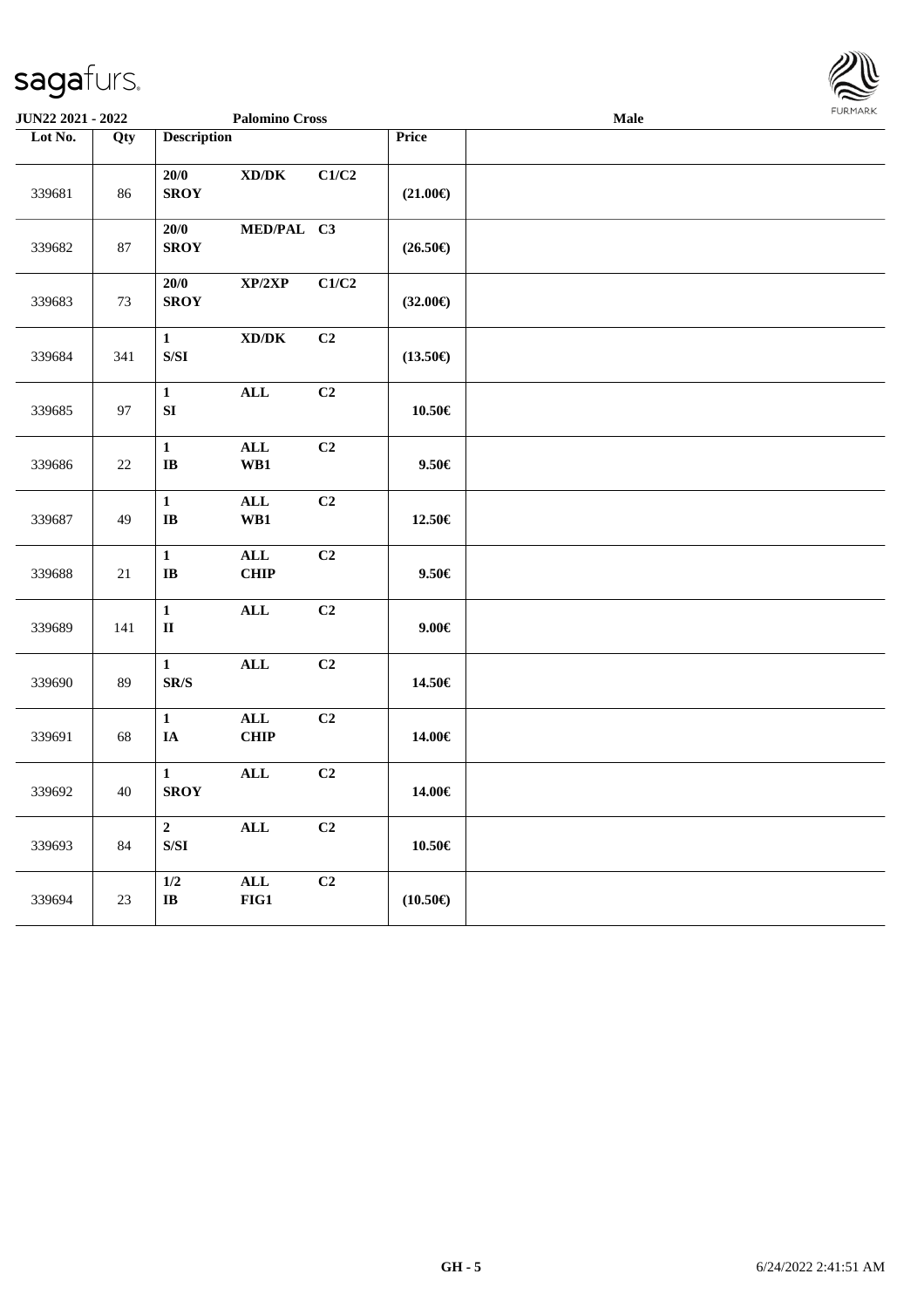| <b>JUN22 2021 - 2022</b> |     |                    | <b>Palomino Cross</b>                    |                |                   | Male | Lowgrades | <b>FURMARK</b> |  |
|--------------------------|-----|--------------------|------------------------------------------|----------------|-------------------|------|-----------|----------------|--|
| Lot No.                  | Qty | <b>Description</b> |                                          |                | Price             |      |           |                |  |
| 339701                   | 89  | 30/20<br>(SI)      | <b>ALL</b><br>DAM2                       | C <sub>2</sub> | $(19.50\epsilon)$ |      |           |                |  |
|                          |     |                    | <b>Palomino Cross</b><br><b>Breeders</b> |                |                   | Male |           |                |  |
| 339703                   | 110 | 40/30<br>(SI)      | <b>ALL</b>                               | C <sub>2</sub> | 24.50€            |      |           |                |  |
| 339704                   | 110 | 40/30<br>(S)       | <b>ALL</b>                               | C <sub>2</sub> | 26.00€            |      |           |                |  |
| 339705                   | 233 | 20<br>(SI)         | <b>ALL</b>                               | C <sub>2</sub> | 17.00€            |      |           |                |  |
| 339706                   | 281 | 20<br>(S)          | <b>ALL</b>                               | C <sub>2</sub> | 20.50€            |      |           |                |  |
| 339707                   | 114 | $\bf{0}$<br>(SI)   | <b>ALL</b>                               | C <sub>2</sub> | 12.50€            |      |           |                |  |
| 339708                   | 211 | $\bf{0}$<br>(S)    | <b>ALL</b>                               | C <sub>2</sub> | 14.00€            |      |           |                |  |

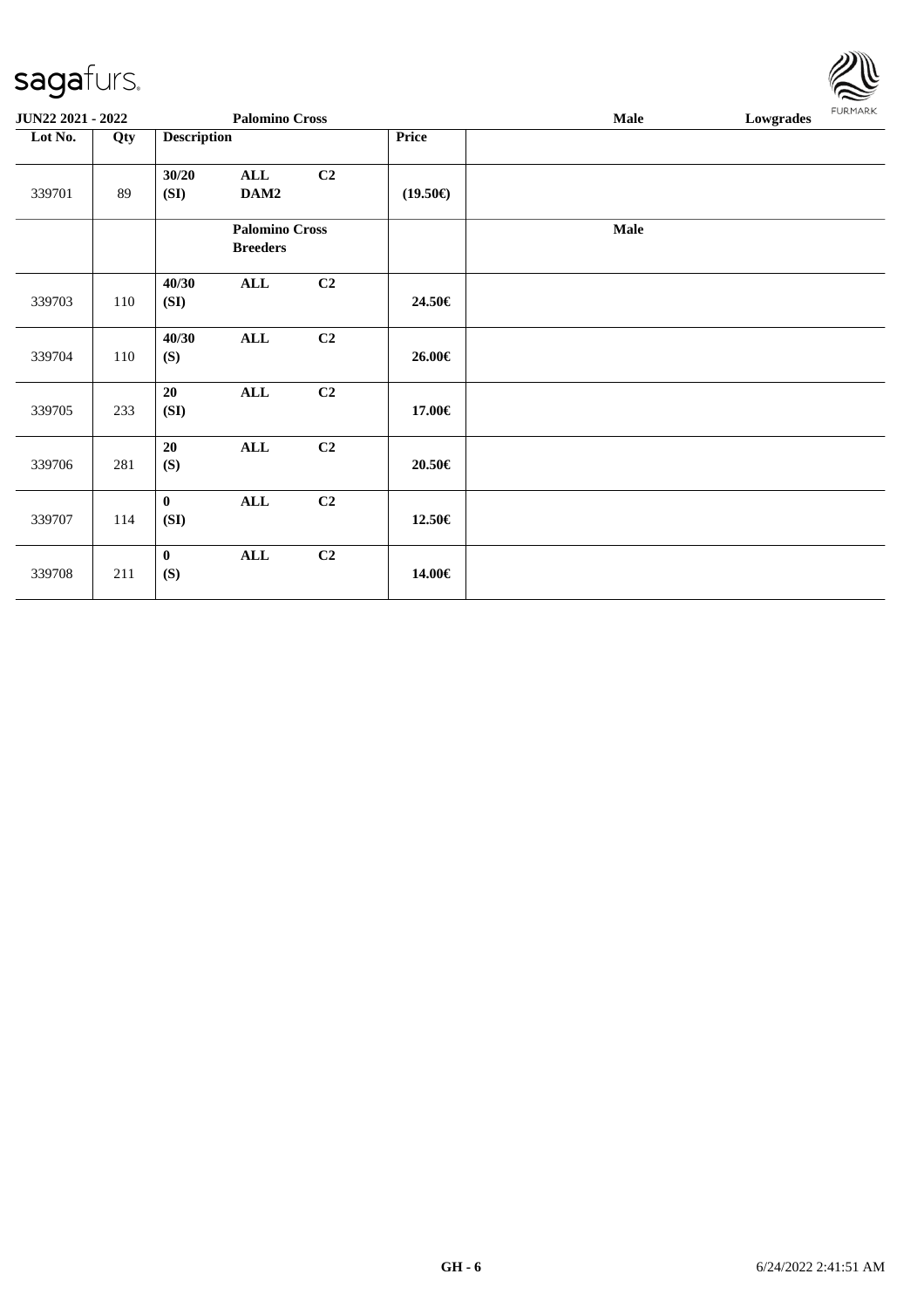

| JUN22 2021 - 2022 |     |                                                                       | <b>Palomino Cross</b>              |                |                   | Female |  |
|-------------------|-----|-----------------------------------------------------------------------|------------------------------------|----------------|-------------------|--------|--|
| Lot No.           | Qty | <b>Description</b>                                                    |                                    |                | Price             |        |  |
| 439601            | 93  | $\bf{0}$<br>${\bf SI}$                                                | $\bf MED$                          | C1/C2          | $(23.50\epsilon)$ |        |  |
| 439602            | 142 | $\boldsymbol{0}$<br>${\bf SI}$                                        | PAL/XP                             | C1/C2          | $(26.50\epsilon)$ |        |  |
| 439603            | 48  | $\pmb{0}$<br>${\bf SI}$                                               | $\mathbf{ALL}$                     | C3             | $(22.00\epsilon)$ |        |  |
| 439604            | 97  | $\boldsymbol{0}$<br>$\bf I\bf B$                                      | $\mathbf{ALL}$<br>CHIP             | C2             | $(21.00\epsilon)$ |        |  |
| 439605            | 168 | $\boldsymbol{0}$<br>$\mathbf{SR}/\mathbf{S}$                          | $\boldsymbol{\text{XD}/\text{DK}}$ | C1/C2          | $(22.00\epsilon)$ |        |  |
| 439606            | 40  | $\bf{0}$<br>$\mathbf{SR}/\mathbf{S}$                                  | $\boldsymbol{\text{XD}/\text{DK}}$ | C3             | $(19.50\epsilon)$ |        |  |
| 439607            | 302 | $\bf{0}$<br>$\mathbf{SR}/\mathbf{S}$                                  | $\bf MED$                          | C1/C2          | $(25.50\epsilon)$ |        |  |
| 439608            | 96  | $\bf{0}$<br>$\mathbf{SR}/\mathbf{S}$                                  | $\bf MED$                          | C3             | $(23.50\epsilon)$ |        |  |
| 439609            | 443 | $\bf{0}$<br>$\mathbf{SAGA}$                                           | PAL/XP                             | C1/C2          | $(28.50\epsilon)$ |        |  |
| 439610            | 131 | $\bf{0}$<br>$\ensuremath{\textup{SR}}\xspace/\ensuremath{\textup{S}}$ | PAL/XP                             | C3             | $(26.50\epsilon)$ |        |  |
| 439611            | 98  | $\bf{0}$<br>$\mathbf{IA}$                                             | $\mathbf{ALL}$<br>$FIG1$           | C1/C2          | $(22.50\epsilon)$ |        |  |
| 439612            | 483 | $\boldsymbol{0}$<br>IA                                                | $\mathbf{ALL}$<br>CHIP             | C <sub>2</sub> | $(22.50\epsilon)$ |        |  |
| 439613            | 89  | $\bf{0}$<br><b>SROY</b>                                               | MED/PAL C1/C2                      |                | $(28.00\in)$      |        |  |
| 439614            | 32  | $\mathbf{0}$<br><b>SROY</b>                                           | MED/PAL C3                         |                | $(25.50\epsilon)$ |        |  |
| 439615            | 143 | $\mathbf{0}$<br><b>SROY</b>                                           | PAL/XP                             | C1/C2          | $(29.50\epsilon)$ |        |  |
| 439616            | 32  | $\mathbf{0}$<br><b>SROY</b>                                           | XP/2XP                             | C2             | $(27.00\epsilon)$ |        |  |
| 439617            | 120 | 0/1<br>SI                                                             | $\boldsymbol{\text{XD}/\text{DK}}$ | C1/C2          | $(17.50\epsilon)$ |        |  |
| 439618            | 78  | 0/1<br>$\rm II$                                                       | $\mathbf{ALL}$                     | C <sub>2</sub> | $(16.00\epsilon)$ |        |  |
| 439619            | 274 | $\mathbf{1}$<br>SI                                                    | $\bf MED$                          | C1/C2          | $(18.00\epsilon)$ |        |  |
| 439620            | 224 | 0/1<br>SI                                                             | MED/PAL C1/C2                      |                | $(22.00\epsilon)$ |        |  |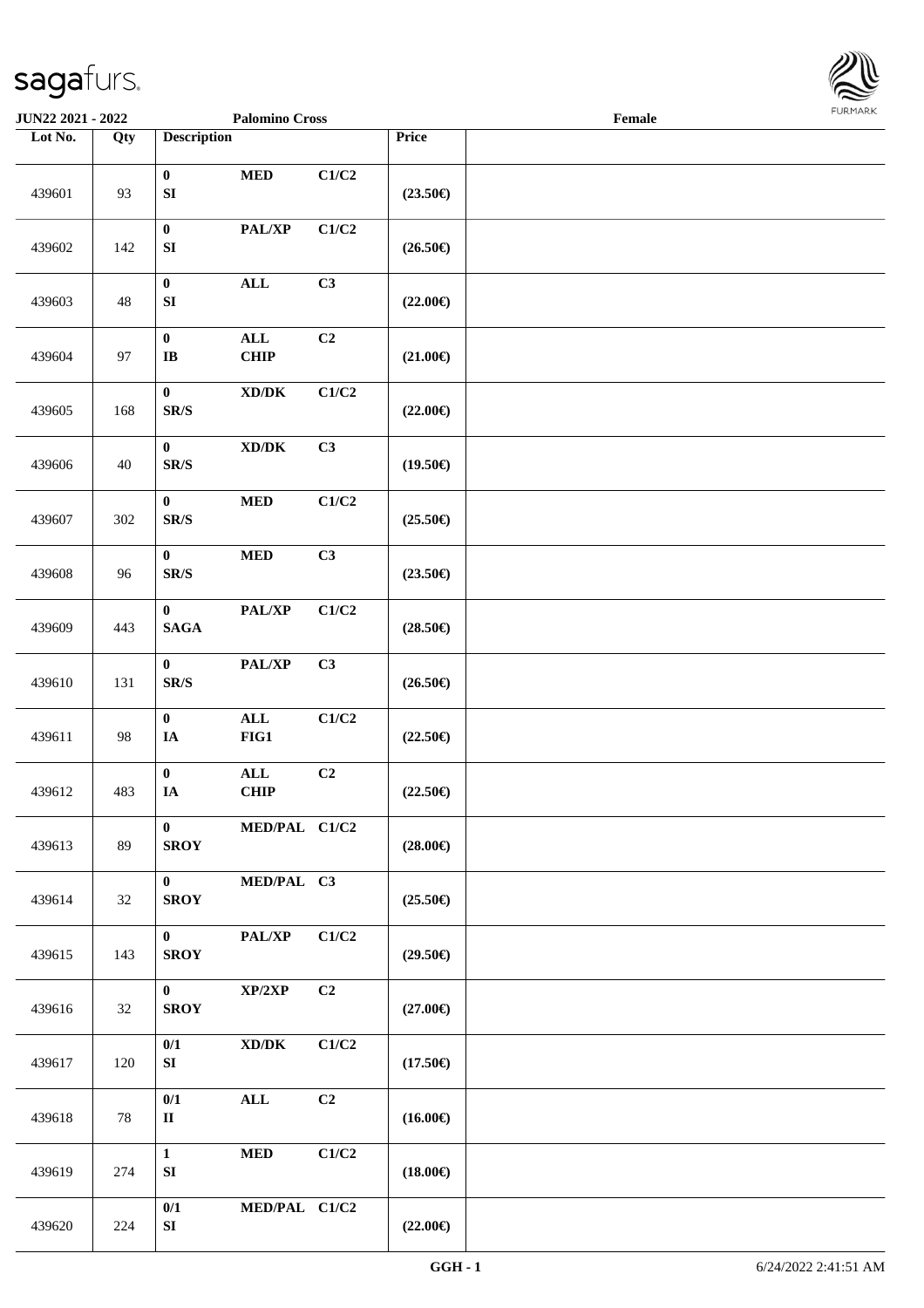

| JUN22 2021 - 2022                                 |                    | <b>Palomino Cross</b>                    |                                      |       | Female                                         |  |  |
|---------------------------------------------------|--------------------|------------------------------------------|--------------------------------------|-------|------------------------------------------------|--|--|
| Lot No.                                           | Qty                | <b>Description</b>                       |                                      |       | Price                                          |  |  |
| 439621                                            | 67                 | 0/1<br>${\bf S}{\bf I}$                  | MED/PAL C3                           |       | $(20.00\epsilon)$                              |  |  |
| 439622                                            | 511                | $\mathbf{1}$<br>${\bf SI}$               | PAL/XP                               | C1/C2 | $(21.00\epsilon)$                              |  |  |
| 439623                                            | 43                 | 0/1<br>SI                                | XP/2XP                               | C2    | $(24.00\epsilon)$                              |  |  |
| 439624                                            | 232                | $\mathbf{1}$<br>${\bf S}{\bf I}$         | $\mathbf{ALL}$                       | C3    | $(14.50\epsilon)$                              |  |  |
| 439625                                            | 138                | 0/1<br>$\mathbf{I}\mathbf{B}$            | $\mathbf{ALL}$<br>FIG1               | C2    | $(17.50\epsilon)$                              |  |  |
| 439626                                            | 270                | $\mathbf{1}$<br>$\bf I\bf B$             | $\mathbf{ALL}$<br><b>CHIP</b>        | C2    | $(17.00\epsilon)$                              |  |  |
| 439627                                            | 110                | 0/1<br>$\bf I\bf B$                      | $\mathbf{ALL}$<br><b>CHIP</b>        | C2    | $(17.50\epsilon)$                              |  |  |
| 439628                                            | 250                | $\mathbf{1}$<br><b>SAGA</b>              | $\boldsymbol{\text{XD} / \text{DK}}$ | C1/C2 | $(17.00\epsilon)$                              |  |  |
| 439629                                            | 45                 | $\mathbf{1}$<br>SR/S                     | $\bold{X}\bold{D}/\bold{D}\bold{K}$  | C3    | $(14.50\epsilon)$                              |  |  |
| * * * * * * * * * * * * * *<br>* 439630<br>$\ast$ | 485                | $\mathbf{1}$<br><b>SAGA</b>              | $\bf MED$                            | C1/C2 | 20.50€                                         |  |  |
| $\ast$<br>* 439631<br>* * * * * * * * * * * * * * | 118                |                                          | 603 Skins                            |       | $\ast$<br>$20.50 \in$ *<br>* * * * * * *       |  |  |
| 439632                                            | 154                | $\mathbf{1}$<br>$\mathbf{SR}/\mathbf{S}$ | <b>MED</b>                           | C3    | 18.00€                                         |  |  |
| $* 439633$<br>$*$                                 | 485                | <b>SAGA</b>                              | <b>PALE</b>                          | C1/C2 | 22.50€                                         |  |  |
| $\ast$<br>* 439634<br>* * * * * * * * * * * * * * | 166                |                                          | 651 Skins                            |       | $\ast$<br>22.50€*<br>* * * * * * *             |  |  |
| 439635                                            | 255                | $\mathbf{1}$<br>SR/S                     | $\mathbf{X}\mathbf{P}$               | C1/C2 | $(24.00\epsilon)$                              |  |  |
| 439636                                            | 217                | $\mathbf{1}$<br>SR/S                     | PAL/XP                               | C3    | $(21.00\in)$                                   |  |  |
| 439637                                            | 205                | $\mathbf{1}$<br>IA                       | ALL<br>FIG1                          | C1/C2 | $(19.00\epsilon)$                              |  |  |
| ********<br>* 439638<br>$\ast$                    | * * * * * *<br>485 | $\mathbf{1}$<br>IA                       | ALL<br><b>CHIP</b>                   | C2    | $(19.00\epsilon)$                              |  |  |
| $\ast$<br>* 439639<br>* * * * * * * * * * * * * * | 219                |                                          | 704 Skins                            |       | $\ast$<br>$(19.00\epsilon)$ *<br>* * * * * * * |  |  |
| 439640                                            | 128                | $\mathbf{1}$<br><b>SROY</b>              | XD/DK                                | C1/C2 | $(18.50\epsilon)$                              |  |  |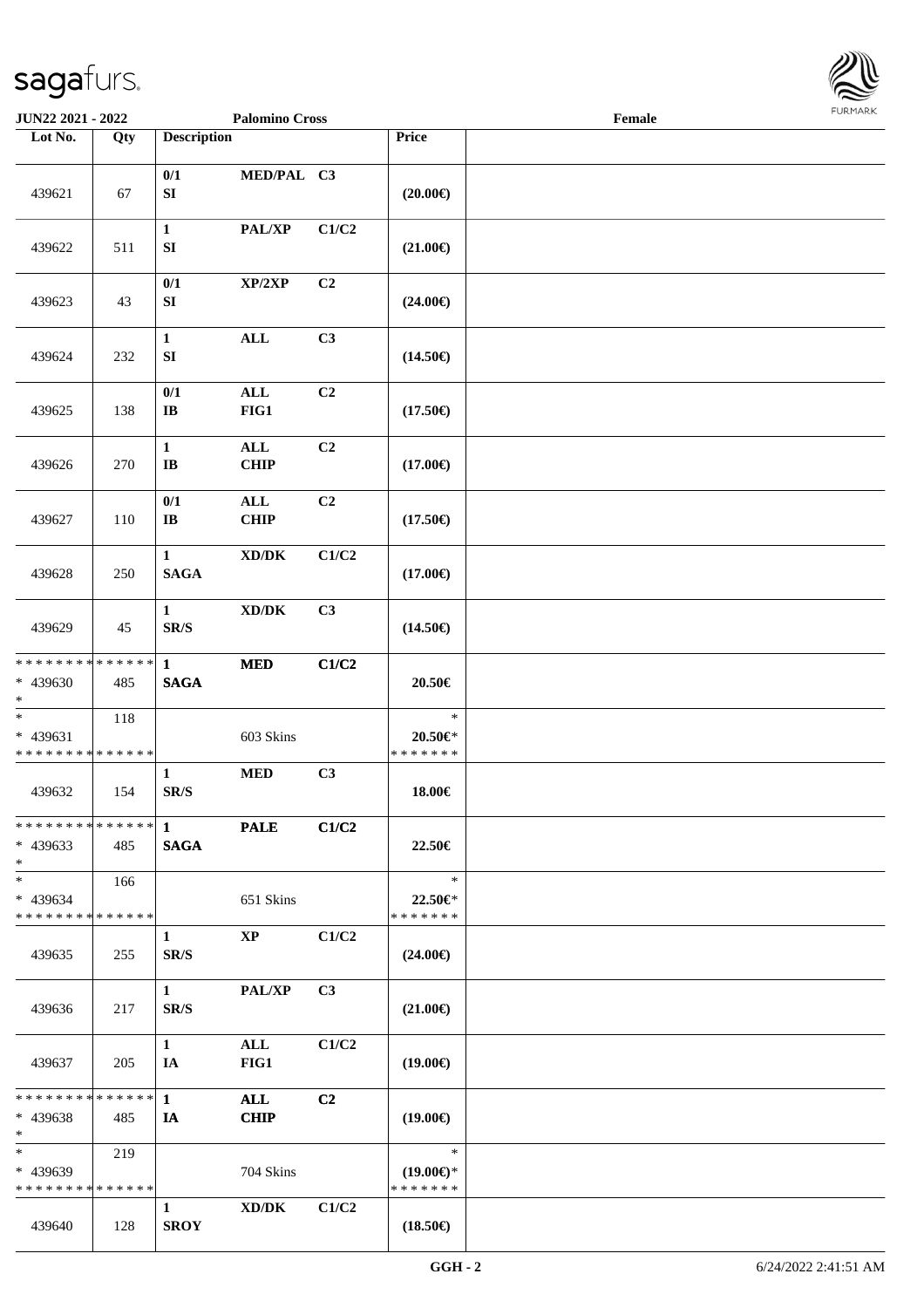

| JUN22 2021 - 2022                                    |        |                                                                                                 | <b>Palomino Cross</b>                |                |                                                | Female | 1011111111 |
|------------------------------------------------------|--------|-------------------------------------------------------------------------------------------------|--------------------------------------|----------------|------------------------------------------------|--------|------------|
| Lot No.                                              | Qty    | <b>Description</b>                                                                              |                                      |                | Price                                          |        |            |
| 439641                                               | 259    | $\mathbf{1}$<br><b>SROY</b>                                                                     | $\bf MED$                            | C1/C2          | $(21.00\epsilon)$                              |        |            |
| 439642                                               | 252    | $\mathbf{1}$<br><b>SROY</b>                                                                     | <b>PALE</b>                          | C1/C2          | $(23.50\epsilon)$                              |        |            |
| 439643                                               | 32     | $\mathbf{1}$<br><b>SROY</b>                                                                     | XP/2XP                               | C2             | $(25.00\epsilon)$                              |        |            |
| 439644                                               | $81\,$ | 1/2<br>$\ensuremath{\mathrm{S}}\xspace/\ensuremath{\mathrm{S}}\xspace\ensuremath{\mathrm{I}}$   | 5 <sub>xD</sub>                      | C2             | 12.50€                                         |        |            |
| 439645                                               | 113    | $\mathbf 2$<br>${\bf S}{\bf I}$                                                                 | $\boldsymbol{\text{XD}/\text{DK}}$   | C1/C2          | 12.50€                                         |        |            |
| 439646                                               | 397    | $\mathbf 2$<br>SI                                                                               | $\bf MED$                            | C1/C2          | $(14.50\epsilon)$                              |        |            |
| 439647                                               | 131    | $\mathbf 2$<br>${\bf S}{\bf I}$                                                                 | $DK/MED$                             | C3             | $(11.50\epsilon)$                              |        |            |
| * * * * * * * * * * * * * *<br>* 439648<br>$\ast$    | 505    | $\overline{2}$<br>${\bf S}{\bf I}$                                                              | <b>PALE</b>                          | C1/C2          | $(16.00\epsilon)$                              |        |            |
| $_{\ast}$<br>* 439649<br>* * * * * * * * * * * * * * | 197    |                                                                                                 | 702 Skins                            |                | $\ast$<br>$(16.00\epsilon)$ *<br>* * * * * * * |        |            |
| 439650                                               | 161    | $\boldsymbol{2}$<br>${\bf SI}$                                                                  | $\bold{XP}$                          | C1/C2          | $(17.50\epsilon)$                              |        |            |
| 439651                                               | 121    | $\mathbf 2$<br>${\bf S}{\bf I}$                                                                 | PAL/XP                               | C3             | $(16.00\epsilon)$                              |        |            |
| 439652                                               | 49     | $1/2$<br>$\ensuremath{\mathrm{S}}\xspace/\ensuremath{\mathrm{S}}\xspace\ensuremath{\mathrm{I}}$ | $\mathbf{ALL}$                       | C <sub>4</sub> | 12.50€                                         |        |            |
| 439653                                               | 139    | $\boldsymbol{2}$<br>$\mathbf{I}\mathbf{B}$                                                      | ALL<br>FIG1                          | C2             | $(13.00\epsilon)$                              |        |            |
| 439654                                               | 426    | $\overline{2}$<br>$\mathbf{I}$ <b>B</b>                                                         | $\mathbf{ALL}$<br><b>CHIP</b>        | C2             | $(13.00\epsilon)$                              |        |            |
| 439655                                               | 88     | 1/2<br>$\mathbf{I}$                                                                             | ALL                                  | C2             | 10.00€                                         |        |            |
| 439656                                               | 179    | $\mathbf{2}$<br>SR/S                                                                            | $\bold{X}\bold{D}/\bold{D}\bold{K}$  | C1/C2          | 13.00€                                         |        |            |
| 439657                                               | 44     | $\overline{2}$<br>SR/S                                                                          | $\boldsymbol{\text{XD} / \text{DK}}$ | C3             | 12.50€                                         |        |            |
| 439658                                               | 488    | $\overline{2}$<br><b>SAGA</b>                                                                   | $\bf MED$                            | C1/C2          | $(16.50\epsilon)$                              |        |            |
| 439659                                               | 102    | $\overline{2}$<br>SR/S                                                                          | <b>MED</b>                           | C3             | $(14.50\epsilon)$                              |        |            |
| * * * * * * * * * * * * * *<br>* 439660<br>$\ast$    | 485    | $\mathbf{2}$<br><b>SAGA</b>                                                                     | <b>PALE</b>                          | C1/C2          | $(18.00\epsilon)$                              |        |            |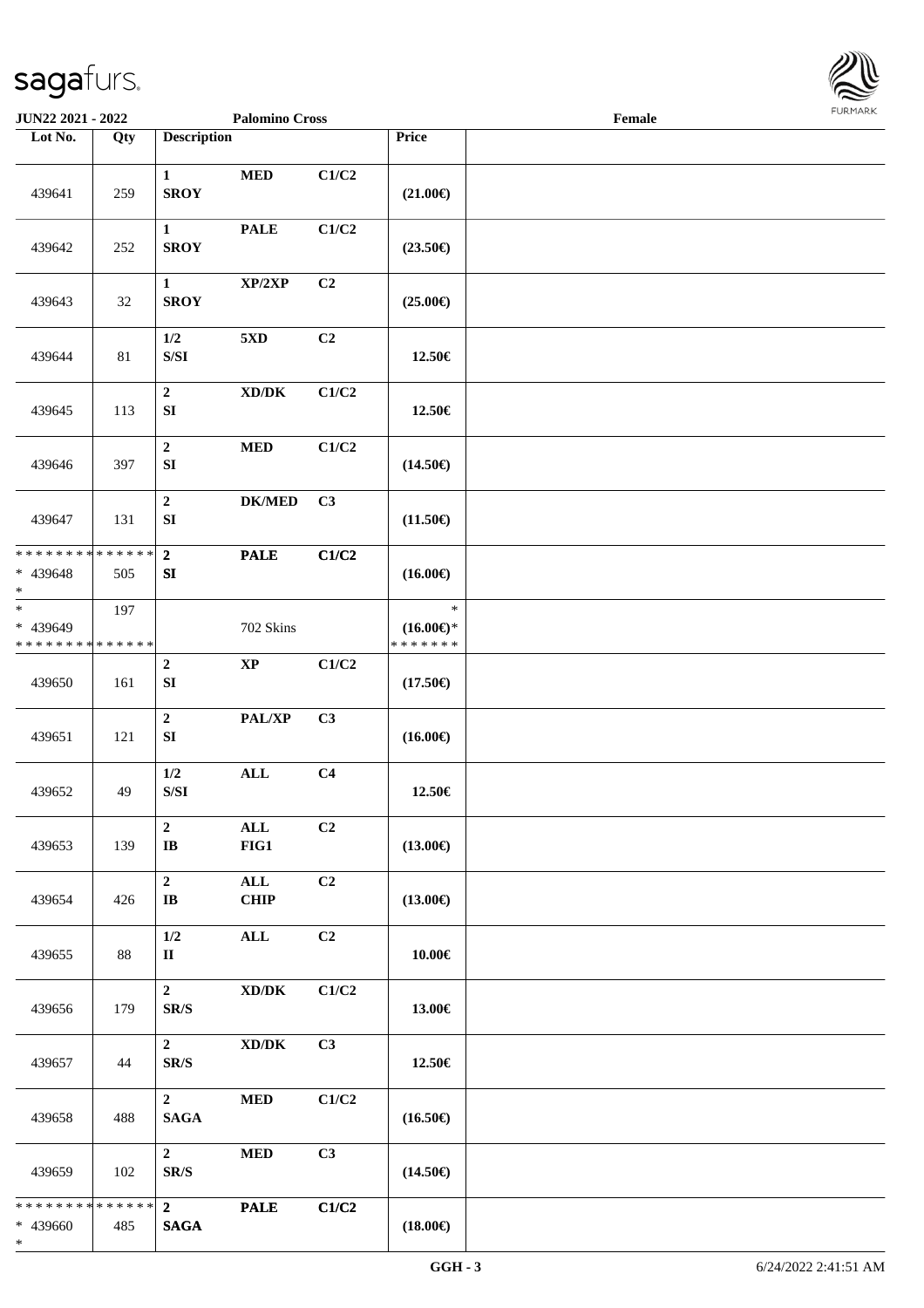

| <b>JUN22 2021 - 2022</b>                                         |     |                                              | <b>Palomino Cross</b>         |       |                                                | Female |  |
|------------------------------------------------------------------|-----|----------------------------------------------|-------------------------------|-------|------------------------------------------------|--------|--|
| Lot No.                                                          | Qty | <b>Description</b>                           |                               |       | Price                                          |        |  |
| $\ast$<br>* 439661<br>* * * * * * * * <mark>* * * * * * *</mark> | 215 | $\mathbf{2}$<br><b>SAGA</b>                  | <b>PALE</b>                   | C1/C2 | $\ast$<br>$(18.00\epsilon)$ *<br>* * * * * * * |        |  |
| 439662                                                           | 165 | $\boldsymbol{2}$<br>SR/S                     | $\mathbf{X}\mathbf{P}$        | C1/C2 | $(19.50\epsilon)$                              |        |  |
| 439663                                                           | 131 | $\boldsymbol{2}$<br>$\mathbf{SR}/\mathbf{S}$ | PAL/XP                        | C3    | $(15.00\epsilon)$                              |        |  |
| 439664                                                           | 153 | $\boldsymbol{2}$<br>IA                       | $\mathbf{ALL}$<br>FIG1        | C1/C2 | $(15.00\epsilon)$                              |        |  |
| 439665                                                           | 519 | $\mathbf 2$<br>IA                            | $\mathbf{ALL}$<br><b>CHIP</b> | C2    | $(15.00\epsilon)$                              |        |  |
| 439666                                                           | 175 | $\overline{2}$<br><b>SROY</b>                | Dark                          | C1/C2 | $(15.00\epsilon)$                              |        |  |
| 439667                                                           | 109 | $\overline{2}$<br><b>SROY</b>                | $\bf MED$                     | C1/C2 | 17.50€                                         |        |  |
| 439668                                                           | 166 | $\boldsymbol{2}$<br><b>SROY</b>              | <b>PALE</b>                   | C1/C2 | $(19.00\epsilon)$                              |        |  |
| 439669                                                           | 62  | $\overline{2}$<br><b>SROY</b>                | MED/PAL C3                    |       | $(16.00\epsilon)$                              |        |  |
| 439670                                                           | 40  | $\overline{2}$<br><b>SROY</b>                | XP/2XP                        | C2    | $(20.00\epsilon)$                              |        |  |
| 439671                                                           | 316 | 2/3<br>${\bf S}{\bf I}$                      | MED/PAL C1/C2                 |       | $(13.00\epsilon)$                              |        |  |
| 439672                                                           | 88  | 2/3<br>${\bf S}{\bf I}$                      | MED/PAL C3                    |       | 11.00€                                         |        |  |
| 439673                                                           | 51  | 2/3<br>SI                                    | XP/2XP                        | C2    | $(14.50\epsilon)$                              |        |  |
| 439674                                                           | 440 | $\mathbf{3}$<br>SI                           | $\mathbf{ALL}$                | C2    | $9.00 \in$                                     |        |  |
| 439675                                                           | 196 | $\mathbf{3}$<br>$\bf IB$                     | $\mathbf{ALL}$<br><b>CHIP</b> | C2    | $8.00 \in$                                     |        |  |
| 439676                                                           | 153 | 2/3<br>$\mathbf{I}$                          | $\mathbf{ALL}$                | C2    | $9.00 \in$                                     |        |  |
| 439677                                                           | 417 | 3 <sup>1</sup><br>SR/S                       | $\mathbf{ALL}$                | C2    | 11.50€                                         |        |  |
| 439678                                                           | 64  | 2/3<br>IA                                    | $\mathbf{ALL}$<br><b>CHIP</b> | C2    | $(11.50\epsilon)$                              |        |  |
| 439679                                                           | 124 | 3 <sup>7</sup><br>IA                         | $\mathbf{ALL}$<br><b>CHIP</b> | C2    | $10.00 \in$                                    |        |  |
| 439680                                                           | 134 | 3 <sup>1</sup><br><b>SROY</b>                | $\mathbf{ALL}$                | C2    | $12.00\in$                                     |        |  |